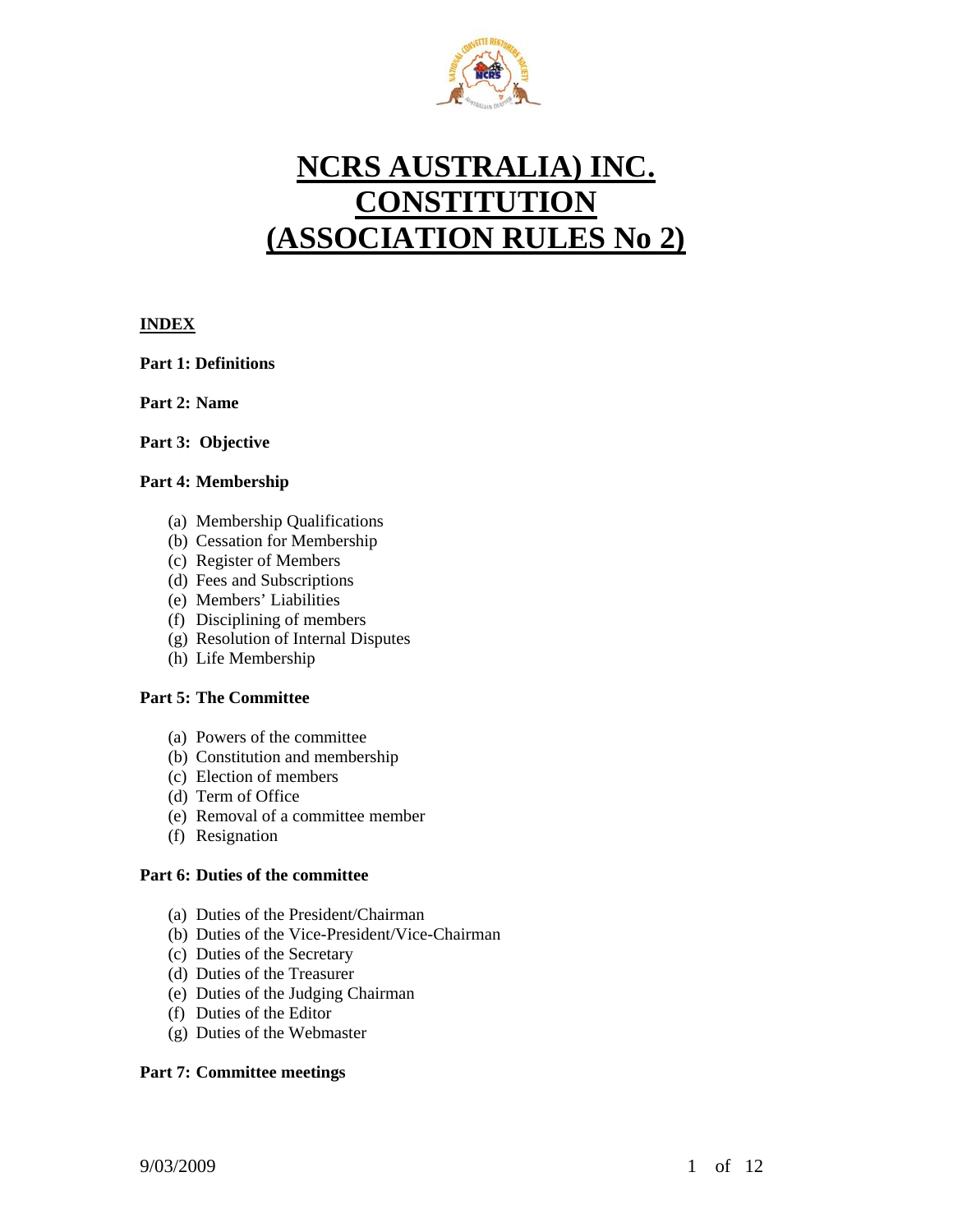

# **Part 8: Annual General Meeting**

- (a) Calling of
- (b) Procedure

# **Part 9: Special Meetings**

# **Part 10: Common Seal**

# **Part 11: Funds**

- (a) Source
- (b) Management

# **Part 12: Amendment of Rules**

**Part 13: Custody of books** 

# **Part 14: Inspection of Books**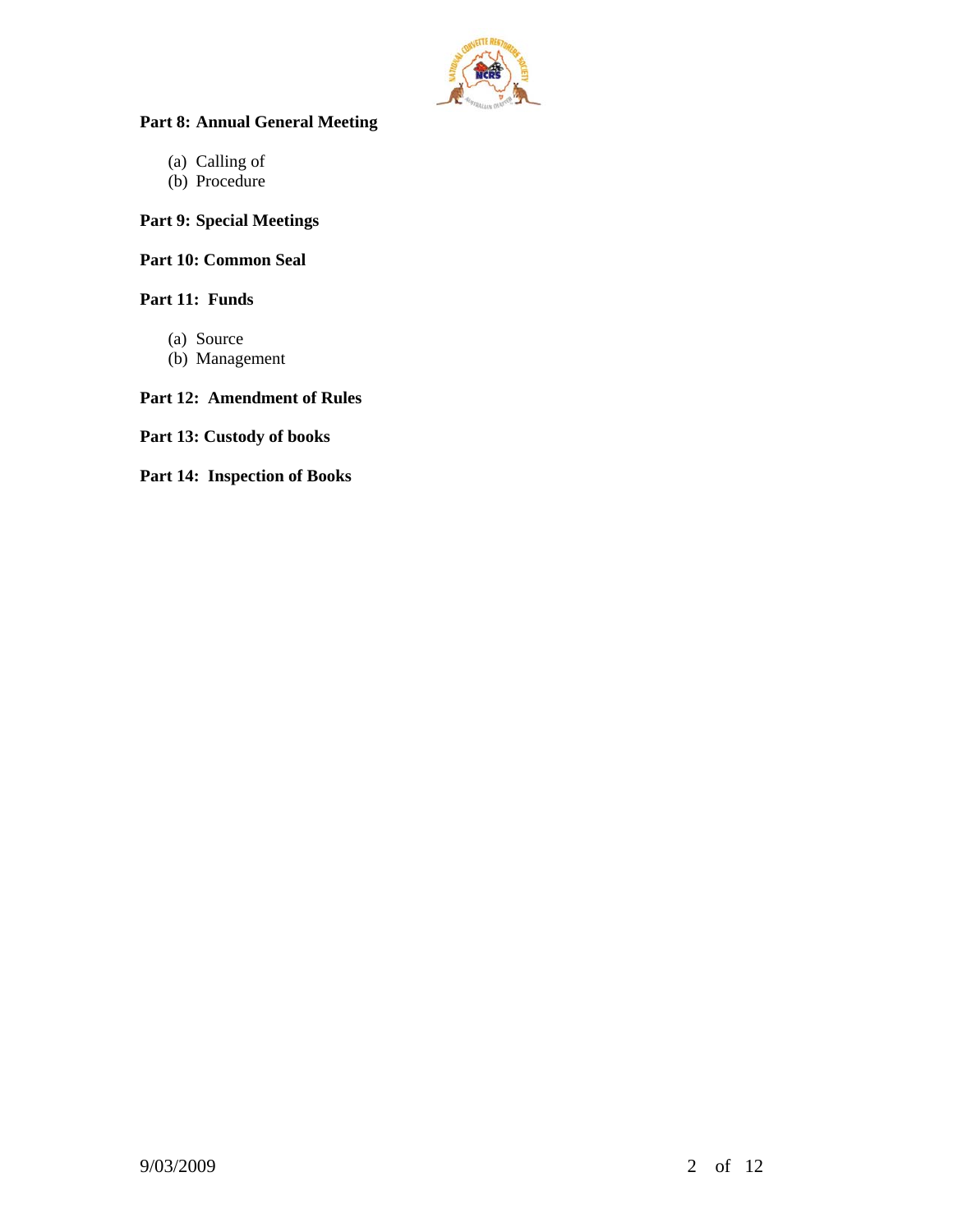

# **Part 1 – Definitions**

**the Act** means the *Associations Incorporation Act 1987*

**the Chapter** means NCRS Inc.

# **Part 2 - Name**

The name of the association shall be the National Corvette Restoration Society Inc., an association duly incorporated in the state of Western Australia.

# **Part 3 – Objective**

.

The main objective of NCRS Inc, is the preservation, restoration, and enjoyment of Corvettes and related material as well as to encourage and publish studies and research pertaining to their history. An additional objective shall be to conduct meetings, tours, and programs of any sort relating to the development and history of Corvettes.

# **Part 4 – Membership**

# **4(a) Membership Qualifications**

A person is qualified to be a member of the association by having paid such annual NCRS (Western Australia) Inc. fees as required.

#### **4(b) Cessation for Membership**

A person ceases to be a member of the association if the person dies, resigns membership or is expelled from the association.

# **4(c) Register of Members**

(i) The public officer of the association will establish and maintain a register of members of the association specifying the name and address of each person who is a member of the association together with the date on which the person became a member.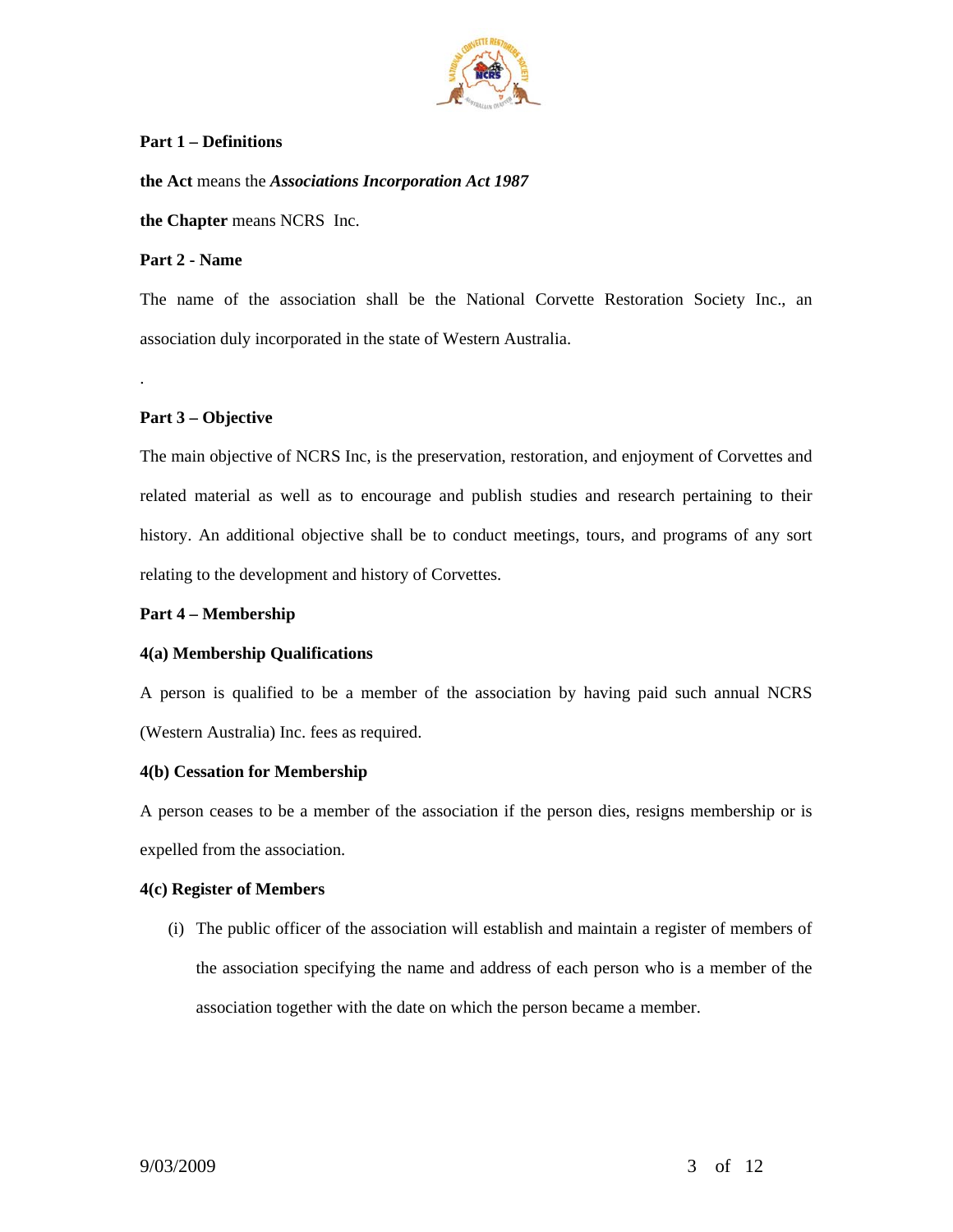

- (ii) The register of members will be kept at the principal place of administration of the association and will be open for inspection, free of charge, by any member of the association at any reasonable hour.
- (iii)A member of the association may obtain a copy of any part of the register on payment of a fee of \$1 for each page copied or, if some other amount is determined by the committee, that other amount.

#### **4(d) Fees and subscriptions**

- (i) A member of the association must, on admission to the membership, pay to the association a fee of \$35-00 or, if some other amount is determined by the committee, that other amount.
- (ii) In addition to any amount payable by the member under clause  $3(d)(i)$ , a member of the association must pay to the association an annual membership fee of \$35 AUD for being a member of the local Chapter and \$60 USD to NCRS America or, if some other amount is determined by the committee, that other amount:

(a) before 1 July in each calendar year.

(iii)The fees and subscriptions shall be taken under consideration and set for the following year at the Annual General Meeting.

#### **4(e) Members' Liabilities**

All persons or corporations extending credit to, contracting with or having any claim against the Chapter or the members of the committee, shall look only to the funds and property of the Chapter for payment of any such contract or claim or for payment of any debt, damage, judgment or decree, or any other money that may otherwise become due or payable to them from the Chapter or the committee, so that neither the members of the Chapter or committee members, past, present or future, shall be liable personally. The liability of a member of the association to contribute towards the payment of the debts and liabilities of the association or the costs, charges and expenses of the winding up of the association is limited to the amount,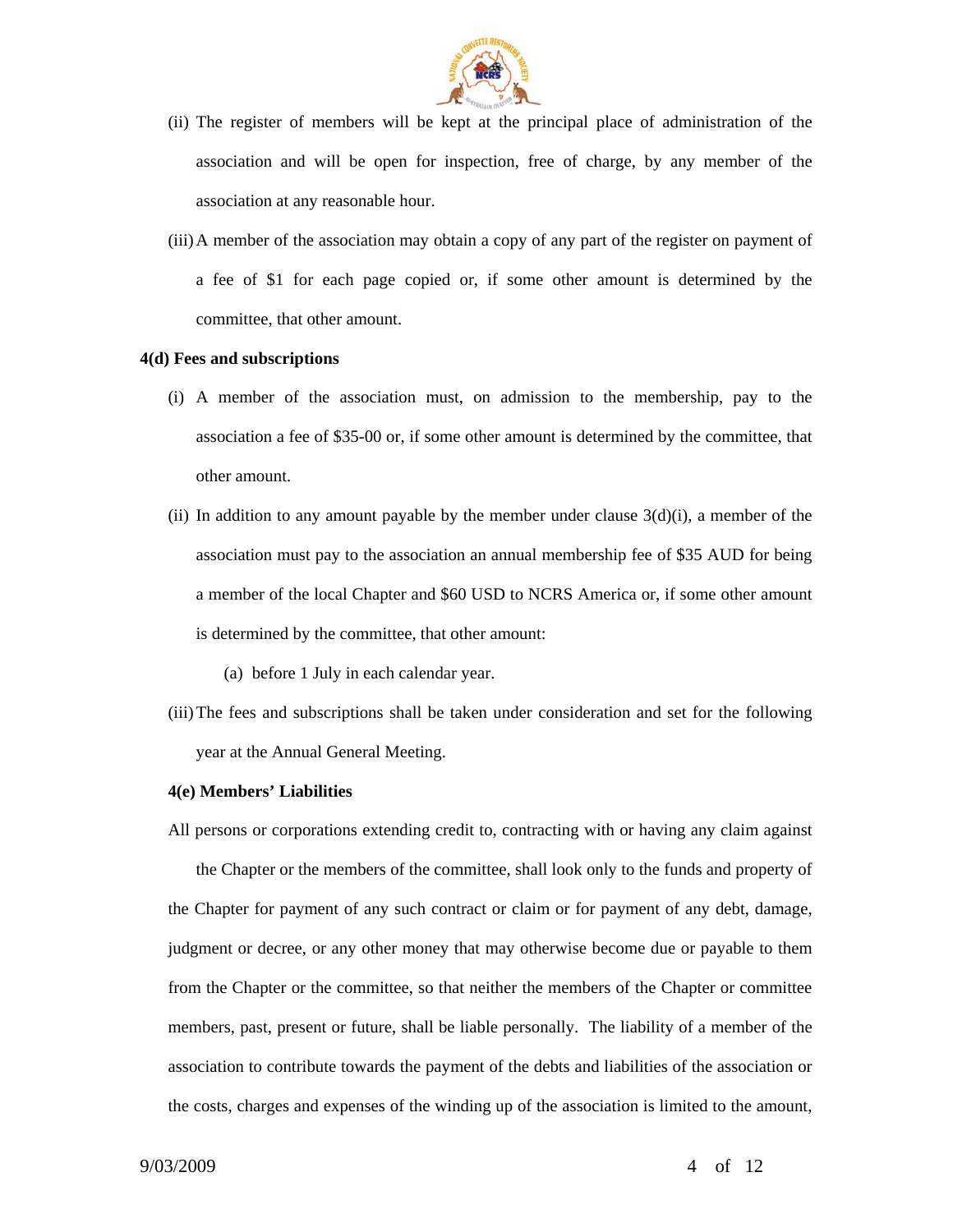

if any, unpaid by the members in respect of membership of the association as required by Part 4(d).

# **4(f) Disciplining of members**

Any member may be suspended or placed on probation for specific cause, without prejudice, by the majority of the members of the committee as being in the best interests of the association. However, before such action is taken, the member shall have the opportunity to submit in writing or plead in person his/her position on any charge at a hearing as established by the members of the committee. The member shall be notified of the charge and the hearing date, which is to be at least fourteen (14) days prior to the date of expulsion.

#### **4(g) Resolution of internal disputes**

- (i) Disputes between members (in their capacity as members) of the association, and disputes between members and the association, are to be referred to a community justice centre for mediation in accordance with the *Community Justice Centres Act 1983.*
- (ii) At least seven (7) days before a mediation session is to commence, the parties are to exchange statements of the issues that are in dispute between them and supply copies to the mediator.

#### **4(h) Life Membership**

Any Member who has rendered service of outstanding merit may, on the recommendation of the Committee, be elected a Life Member by a majority of not less than two thirds of the Members present at a General Meeting.

- **I.** Life Members shall enjoy all the rights and privileges of full Members.
- **II.** A Nominator of a proposed Life Member shall make nomination in writing to the Committee stating reasons for considering the nominated.
- **III.** If the Committee rejects nomination the nominator shall be advised in writing as to reason's for rejections by the Secretary prior to any discussion at a General Meeting or Annual General Meeting of the Club.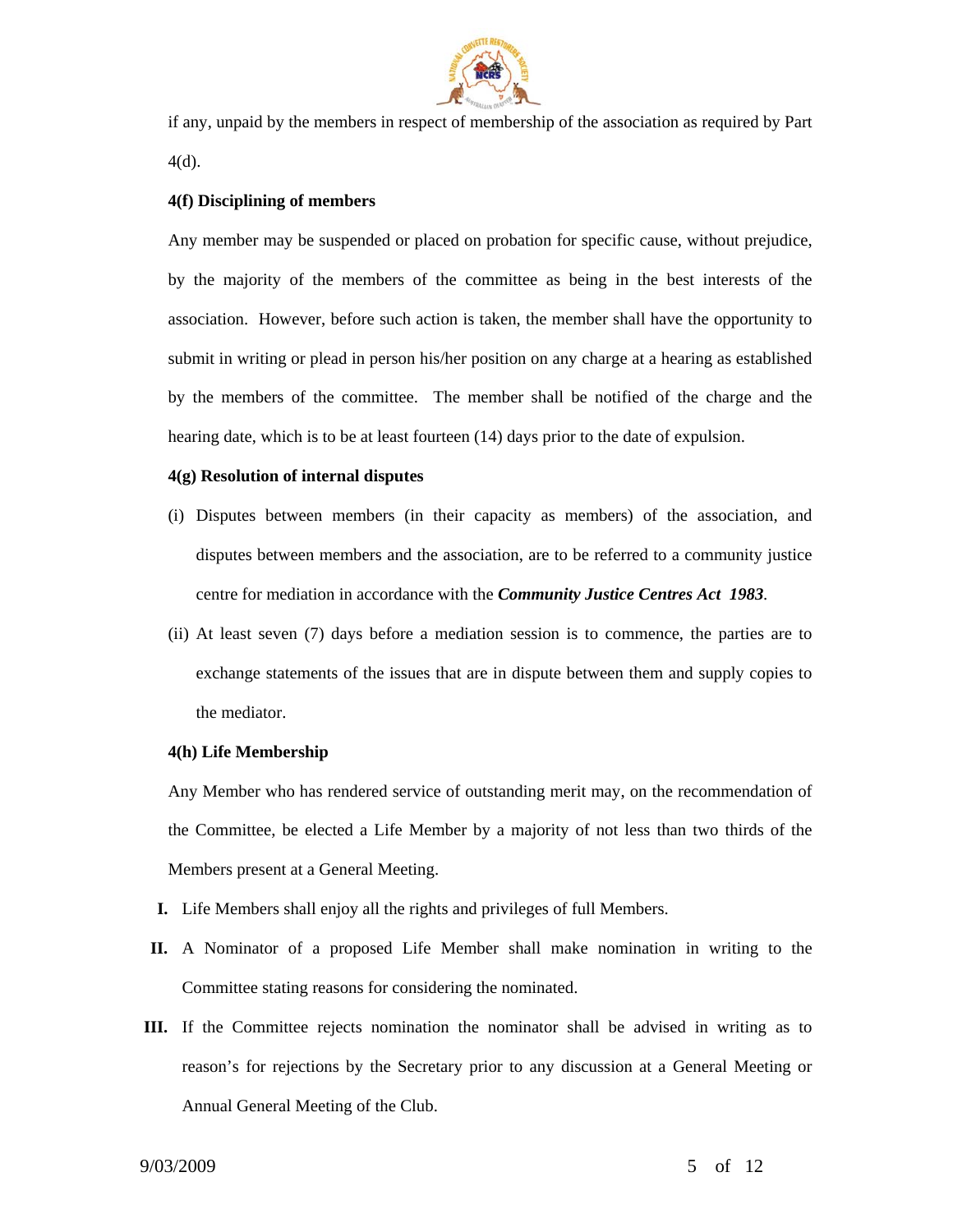

- **IV.** If the Committee accepts nomination, said nomination stating reasons to be published in the newsletter prior to a General Meeting or Annual General Meeting at which not less than two thirds of Members present must agree.
- **V.** Voting on said nomination to be by written ballot.

#### **Part 5 – The committee**

#### **5(a) Powers of the committee**

The committee is to be called the committee of management of the association and, subject to the Act, the Regulation, these Rules and to any resolution passed by the association in general meeting, it:

- (i) is to control and manage the affairs of the association, and
- (ii) may exercise all such functions as may be exercised by the association, other than those functions that are required by these Rules to be exercised by a general meeting of members of the association, and
- (iii) has power to perform all such acts and do all such things as appear to the committee to be necessary or desirable for the proper management of the affairs of the association.

# **5(b) Constitution and membership**

- (i) In accordance with section 21 of the Act, the committee is to consist of:
	- (a) the office-bearers of the association, and
	- (b) 3 ordinary members, each of whom is to be elected at the Annual General Meeting of the association under rule 4(c).
- (ii) The office-bearers of the association are to be:
	- (c) the President/Chairman;
	- (d) the Vice-President/Vice Chairman;
	- (e) the Treasurer/Public Officer;
	- (f) the Secretary;
	- (g) Judging Chairman;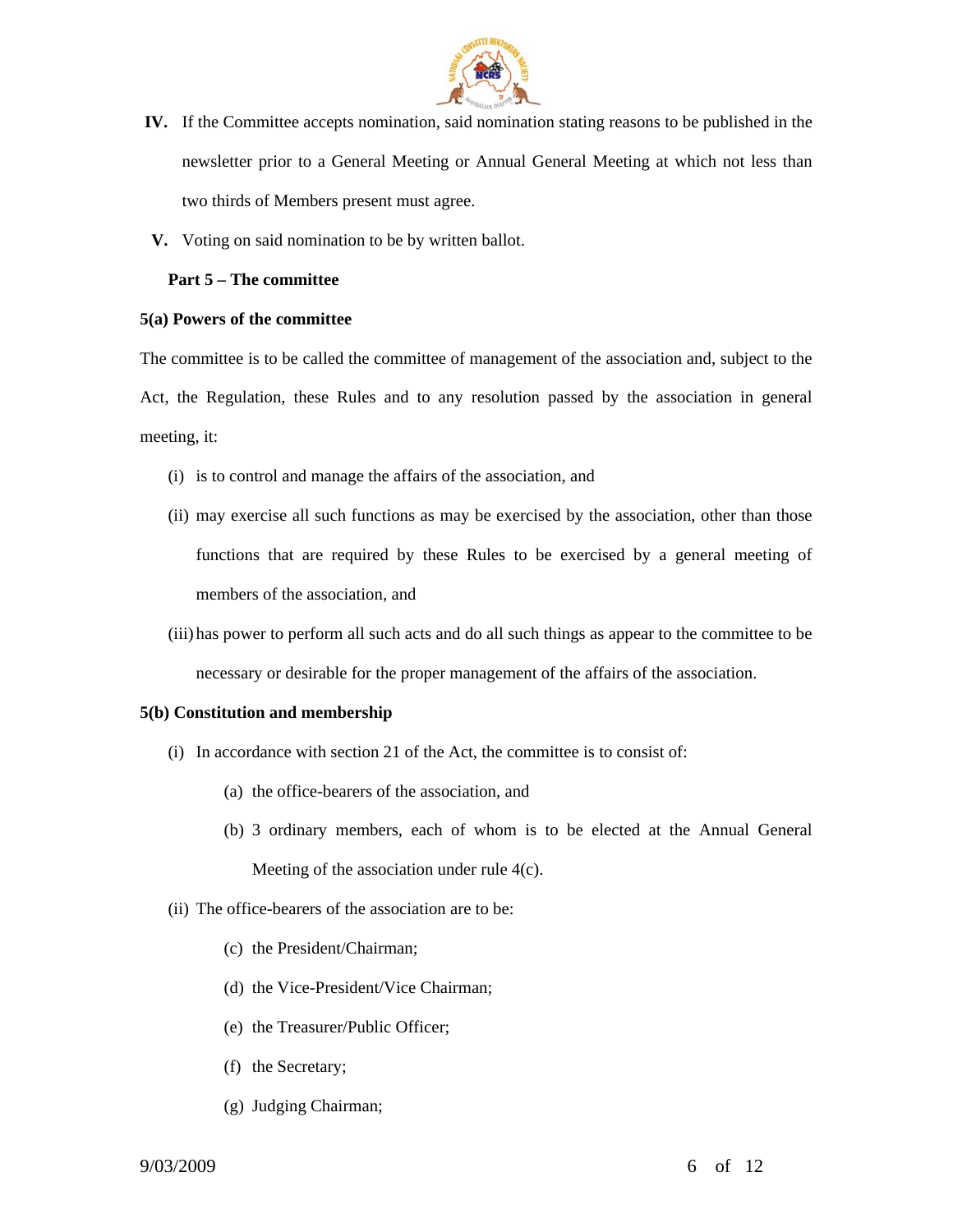

- (h) Editor;
- (i) Webmaster.
- (iii)Each member of this committee is, subject to these Rules, to hold office until the conclusion of the Annual General Meeting following the date of the member's election, but is eligible for re-election.
- (iv) In the event of a casual vacancy occurring in the membership of the committee, the President/Chairman shall recommend a member to fill the vacancy. With the approval of the members of the committee, this member so appointed is to hold office, subject to these Rules, until the conclusion of the Annual General Meeting next following the date of appointment.

#### **5(c) Election of committee members**

Elections of committee members shall be conducted every year and be accomplished by written ballot. Each member shall be entitled to one vote. Proxy voting will be allowed. The immediate past President/Chairman is automatically a member of the committee.

#### **5(d) Term of Office**

Each member of the committee shall be elected for a term of one (1) year to be served commencing \_\_\_\_\_\_\_\_\_\_\_\_\_\_\_. No more than two consecutive terms in any one office may be served unless approved by the committee.

#### **5(e) Removal of a committee member**

The association in General Meeting may by resolution remove any member of the committee from the office of the member, before the expiration of the member's term of office, and may by resolution appoint another person to hold office until the expiration of the term of office of the member so removed.

#### **5(f) Resignation**

Any member may resign by submitting his resignation in writing to the President/Chairman but fees will not be refunded.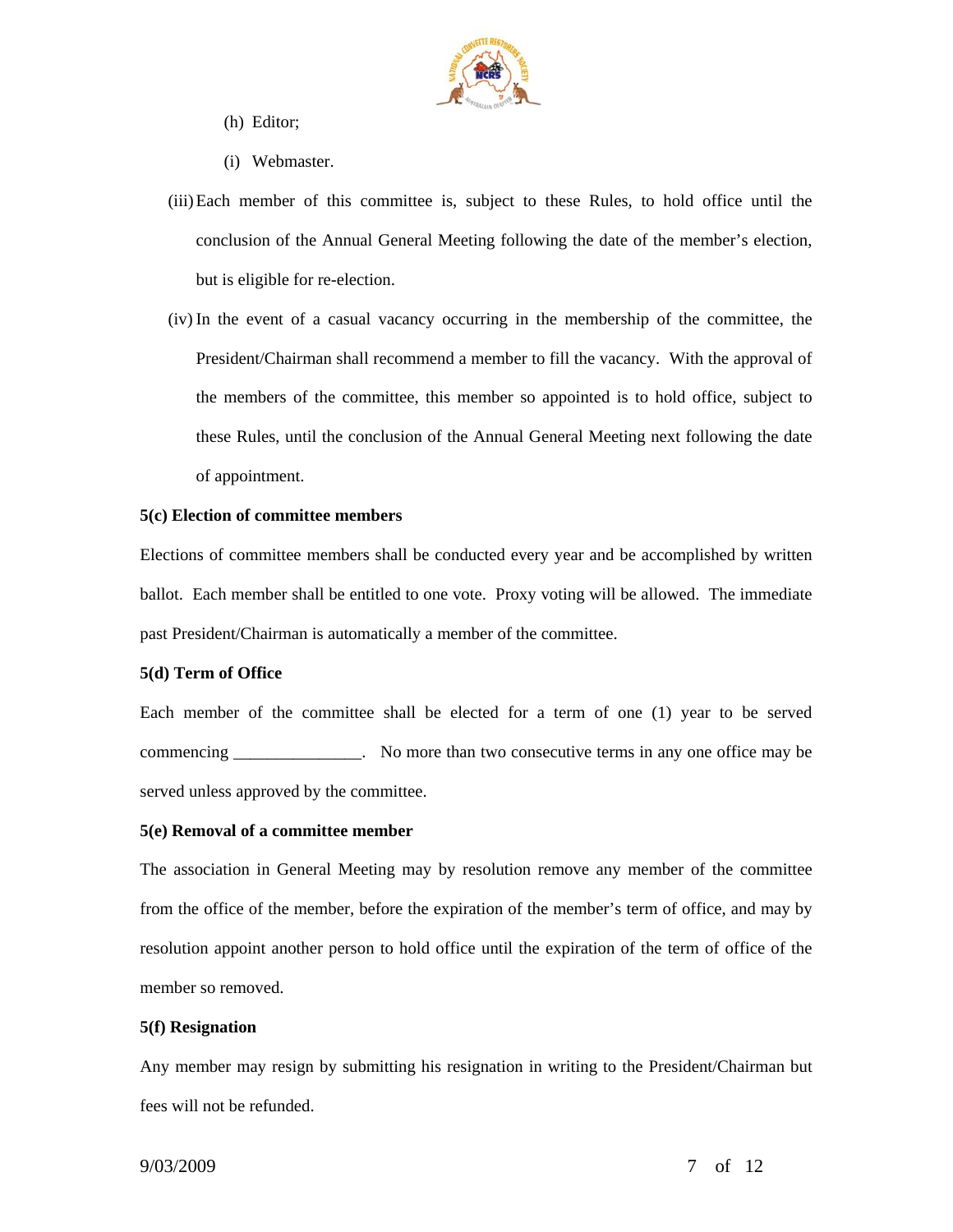

#### **Part 6 – Duties of the committee**

# **6(a) Duties of the President/Chairman**

The President/Chairman shall preside at all meetings of the members of the committee and shall perform duties pertaining to this office. He may call special meetings of members and will be responsible for co-ordinating chapter activities.

# **6(b)Duties of the Vice-President/Vice-Chairman**

In the absence of the Chairman, resignation or inability to act, the duties usually appertaining to the office shall be performed by the Vice-President/Vice-Chairman. He/she shall handle public relations for the Chapter.

# **6(c) Duties of the Secretary**

The Secretary shall attend all meetings of the members and committee and shall record all minutes and votes in a book for this purpose. He/she shall give all notices of meeting of the members required by the Act of these Rules and shall perform all duties incident to this office required by the Act of by the majority of the committee. In the absence of the Secretary from any of the said meetings, a Secretary Pro-Tempore shall be chosen by the Public Officer.

# **6(d) Duties of the Treasurer**

The Treasurer shall, subject to such conditions and restrictions as made by the committee, have custody of all monies, debts and obligations belonging to the association. He/she shall receive all monies of the association and deposit same in the association account. He/she shall make all payments of the association debts upon approval of the committee. All contracts, cheques, drafts and other negotiable instruments shall be signed by the Treasurer and countersigned by the President/Chairman or Vice-President/Vice-Chairman. The Treasurers shall give a report on the financial status of the association at the Annual General Meeting and any other meeting of the committee. No obligation, debt or other liability shall be incurred by the Treasurer without the specific approval of the committee.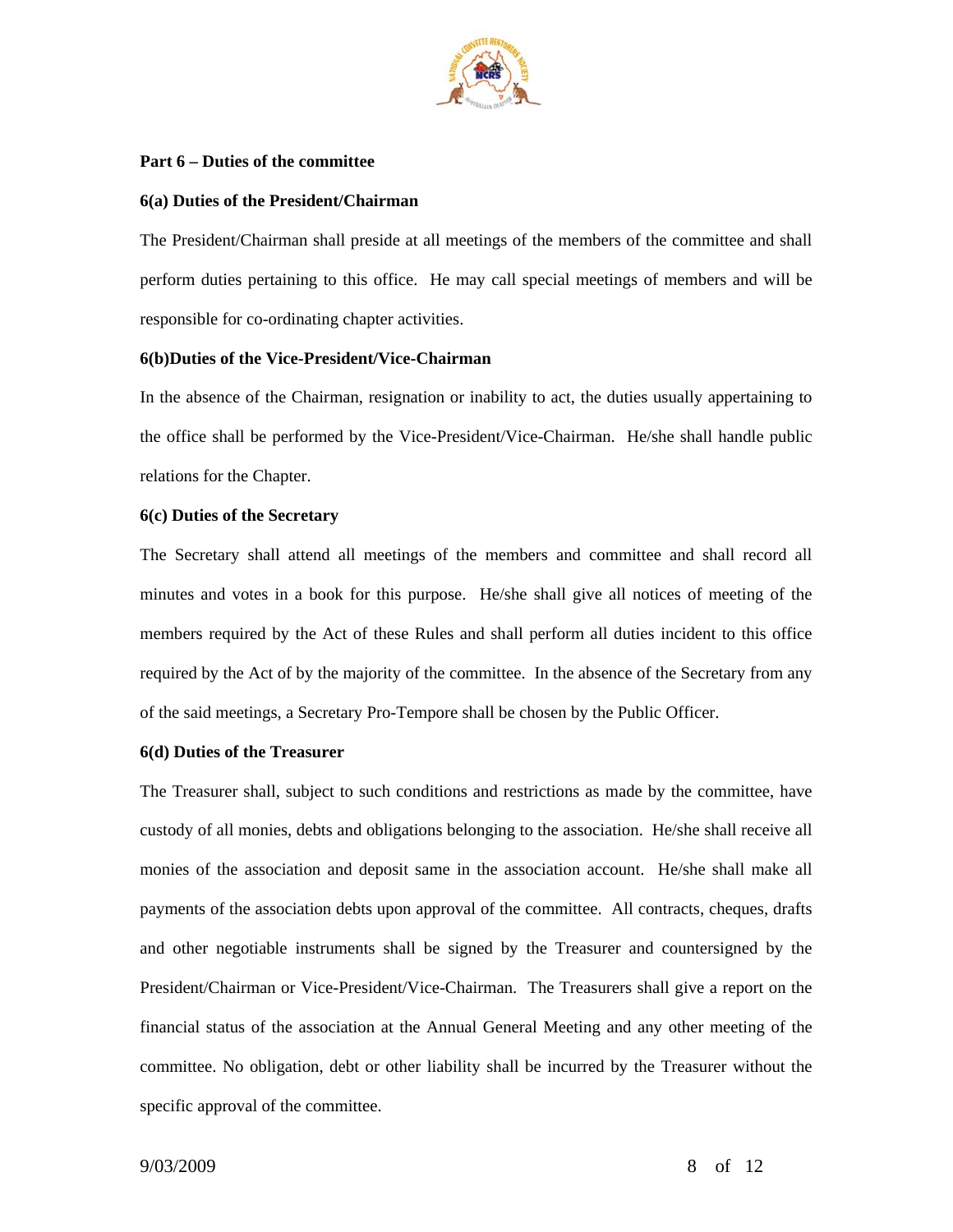

# **6(e) Duties of the Judging Chairman**

The Judging Chairman must manage the judging at the annual meet. He/she must recruit and train judges including conducting a judging school. Judging supplies must be inventoried and maintained.

# **6(f) Duties of the Editor**

The Editor shall produce a quality editorial to be sent to all members and The Committee is to determine how often this editorial should be produced.

# **6(g) Duties of the Webmaster**

The Webmaster shall register the Domain Name. Register the website and secure a host facility.

Maintain the website ie; updates. www.ncrs.com.au

# **Part 7 – Committee Meetings**

- (i) The committee must meet at least 3 times in each period of 12 months at such place and time as the committee may determine.
- (ii) Any 5 members of the committee constitute a quorum for the transaction of the business of a meeting of the committee.
- (iii)Oral or written notice of a meeting of the committee must be given by the Secretary to each member of the committee at least 48 hours before the time of the appointed meeting.
- (iv) No item of business is to be transacted at a general meeting unless a quorum is present.

#### **Part 8 - Annual General Meeting**

#### **8(a) Calling of**

With the exception of the first Annual General Meeting of the association, the association must, at least once in each calendar year and within the period of 6 months after the expiration of each financial year of the association, convene an Annual General Meeting of its members.

#### **8(b) Procedure**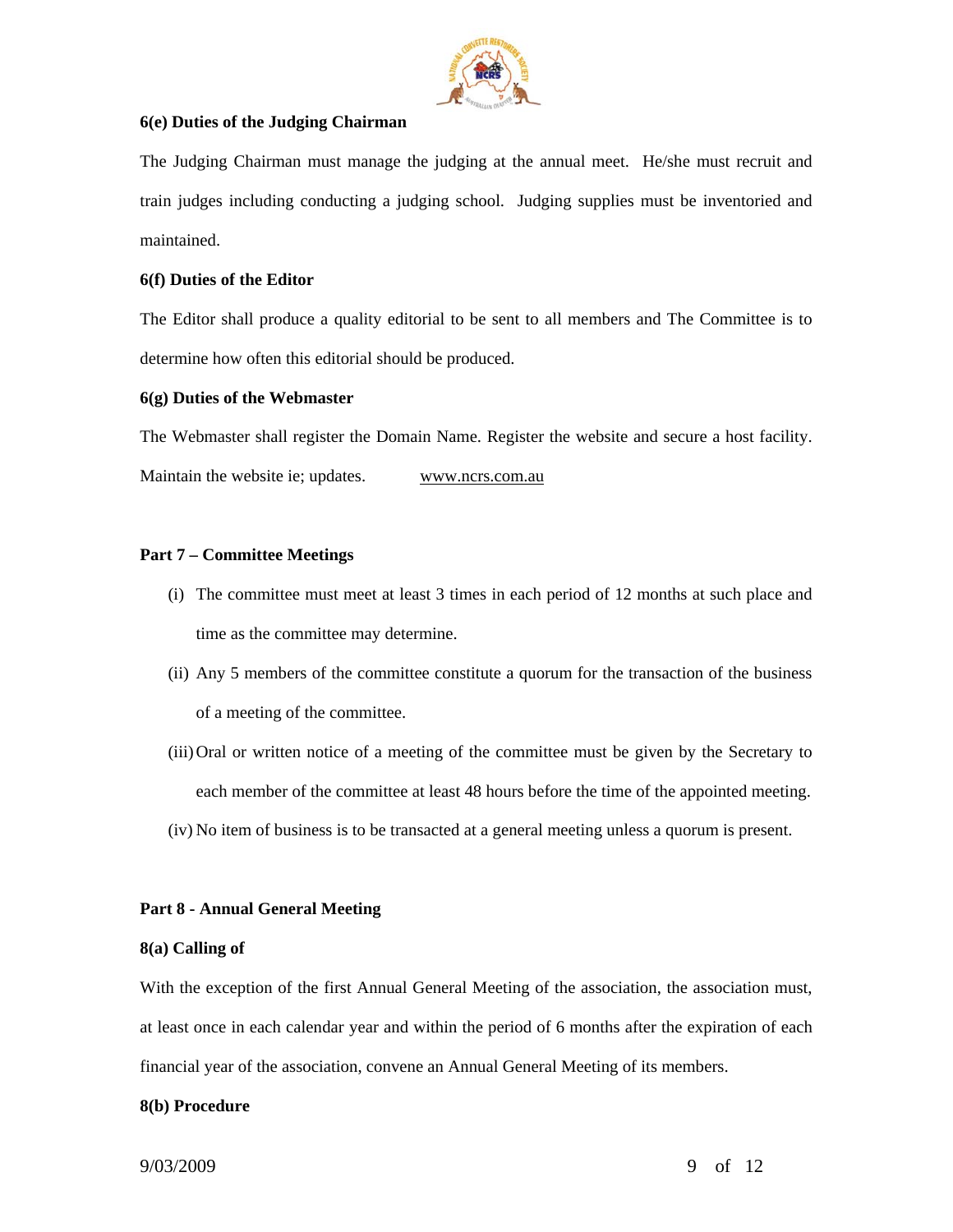

- (i) At the Annual General Meeting, one third of the members shall constitute a quorum and may be reconvened from time to time until a quorum is present.
- (ii) If a quorum is present the affirmative vote of a majority of the members at the meeting entitled to vote on the subject matter shall be the resolution of the members.
- (iii)After a quorum has been established at a meeting of the members, the subsequent withdrawal of members, so as to reduce the number of members entitled to vote at the meeting below the number required for a quorum, shall not affect the validity of any action taken at the meeting and/or adjournment thereof.
- (iv) No item of business is to be transacted at a general meeting unless a quorum of members entitled under these Rules to vote is present during the time the meeting is considering that item.

#### **8(c) Notices**

The Secretary must, at least 14 days before the date fixed for the holding of the Annual General Meeting, give a notice to each member specifying the place, date and time of the meeting and the nature of the business to be transacted at the meeting.

#### **Part 9 – Special Meetings**

In addition to any provisions of the Act, special meetings of the members may be called by the President/Chairman of by a majority of the committee members.

#### **Part 10 – Common Seal**

- (i) The common seal of the association must be kept in the custody of the public officer.
- (ii) The common seal must not be affixed to any instrument except by the authority of the committee and the affixing of the common seal must be attested by the signatures either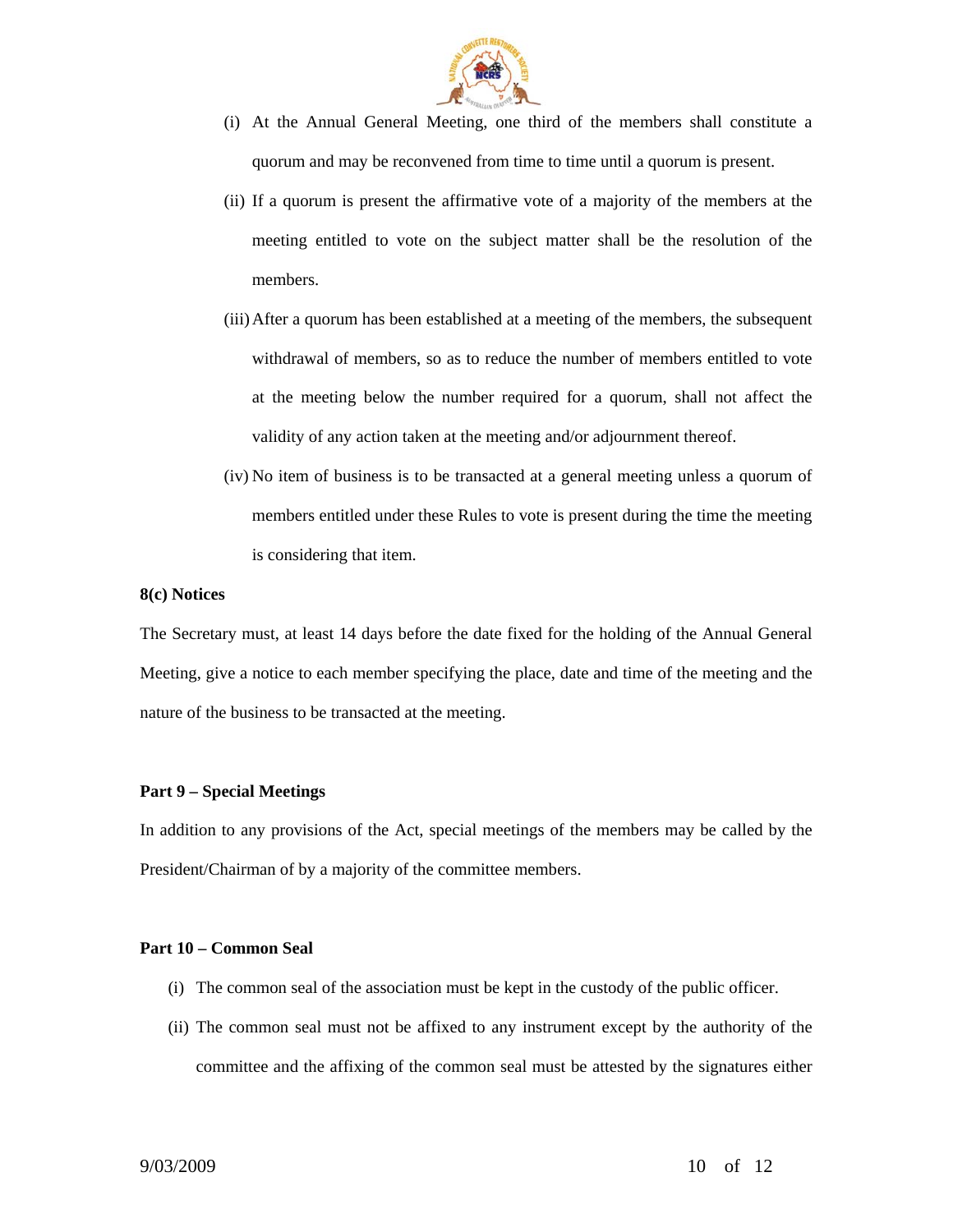

of 2 members of the committee or of 1 member of the committee and of the public officer or secretary.

# **Part 11 – Funds**

# **11(a) Source**

- (i) The funds of the association are to be derived from entrance fees and annual subscriptions of members, donations and, subject to any resolution passed by the association in general meeting, such other sources as the committee determines.
- (ii) All money received by the association must be deposited as soon as practicable and without deduction to the credit of the association's bank account.
- (iii)The association must, as soon as practicable after receiving any money, issue an appropriate receipt.

# **11(b) Management**

- (i) Subject to any resolution passed by the association in general meeting, the funds of the association are to be used in pursuance of the objects of the association in such manner as the committee determines.
- (ii) All cheques and other negotiable instruments must be signed by the Treasurer and countersigned by either the President/Chairman or Vice-President/Vice-Chairman.

#### **Part 12 – Amendment of Rules**

The members of the committee, or any ten active members in good standing, by written proposals submitted to the Secretary/Treasurer, may propose an amendment to the Rules. Upon such proposal being made, a copy thereof shall be included in the notice of the next meeting of the members. If two-thirds of the members present and qualified to vote, vote in favour of the proposal at the meeting, the proposal amendment shall be approved and adopted.